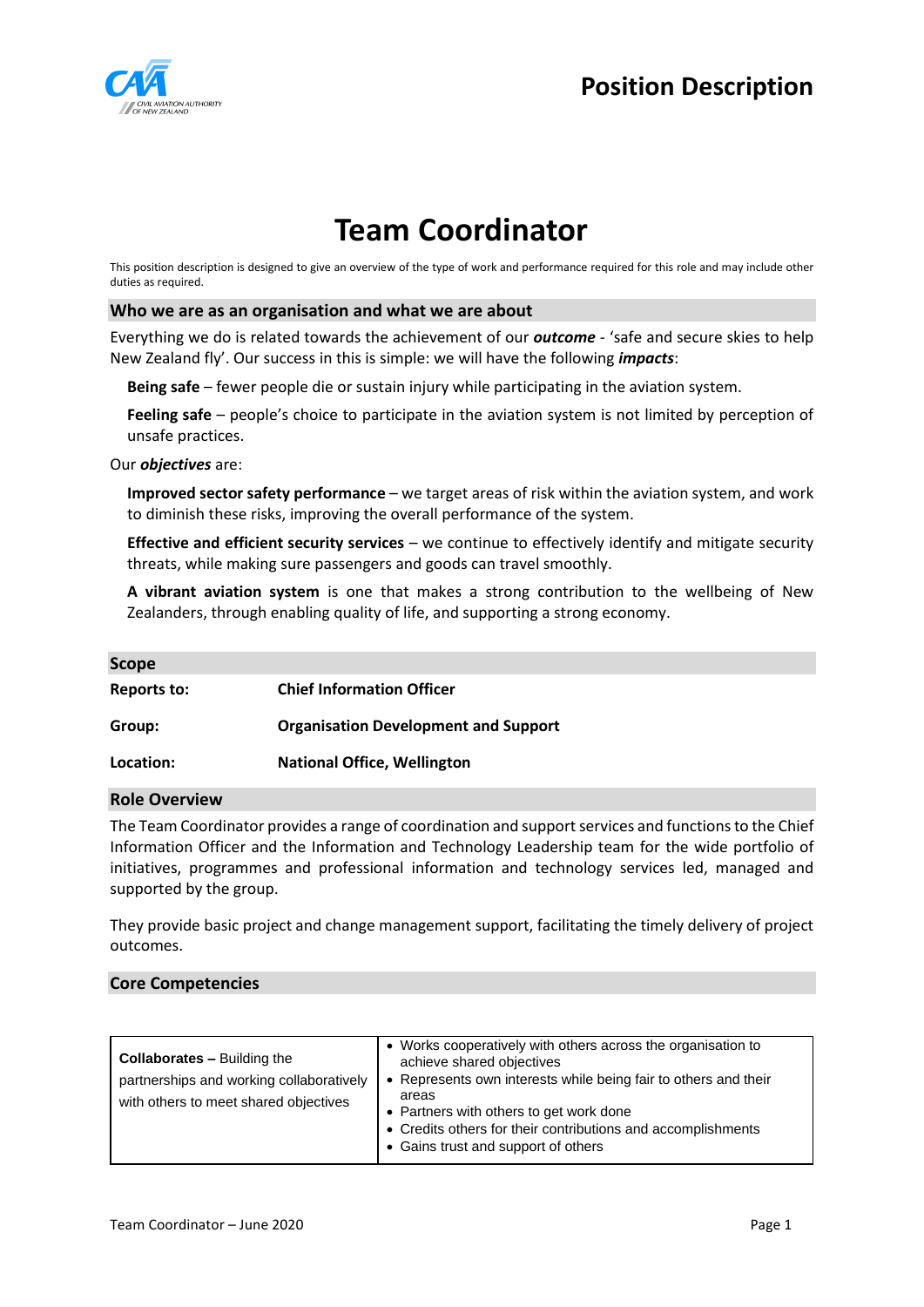# **Position Description**



| <b>Communicates Effectively -</b><br>Developing and delivering multi-mode<br>communications that convey a clear<br>understanding of the unique needs of<br>different audiences | • Is effective in a variety of communication settings: one-on-one,<br>small and large groups, or among diverse styles and position<br>levels<br>Attentively listens to others<br>Adjusts to fit the audience and the message<br>Provides timely and helpful information to others across the<br>organisation<br>Encourages the open expression of diverse ideas and opinions |
|--------------------------------------------------------------------------------------------------------------------------------------------------------------------------------|------------------------------------------------------------------------------------------------------------------------------------------------------------------------------------------------------------------------------------------------------------------------------------------------------------------------------------------------------------------------------|
| <b>Customer Focus - Building strong</b><br>customer relationships and delivering<br>customer centric solutions                                                                 | Gains insight into customer needs<br>Identifies opportunities that benefit the customer<br>Builds and delivers solutions that meet customer expectations<br>Establishes and maintains effective customer relationships                                                                                                                                                       |
| Plans and Aligns - Planning and<br>prioritising work to meet commitments<br>aligned with organisational goals                                                                  | Sets objectives to align with broader organisational goals<br>$\bullet$<br>Breaks down objectives into appropriate initiatives and actions<br>Stages activities with relevant milestones and schedules<br>Anticipates and adjusts effective contingency plans                                                                                                                |
| <b>Situational Adaptability - Adapting</b><br>approach and demeanour in real time to<br>match the shifting demands of different<br>situations                                  | Picks up on situation cues and adjusts in the moment<br>Readily adapts personal, interpersonal, and leadership behaviour<br>Understands that different situations may call for different<br>approaches<br>Can act differently depending on the circumstances                                                                                                                 |
| <b>Optimises Work Processes - Knowing</b><br>the most effective and efficient<br>processes to get things done, with a<br>focus on continuous improvement                       | • Identifies and creates the processes necessary to get work done<br>• Separates and combines activities into efficient workflow<br>Designs processes and procedures that allow managing from a<br>distance<br>Seeks ways to improve processes, from small tweaks to<br>complete reengineering                                                                               |

## **Core Responsibilities**

- Support the Chief Digital Officer and the Information and Technology management team by:
	- o maintaining oversight of their schedules.
	- o keeping them informed of commitments/deadlines and highlight conflicts and potential risks as a result of shifting priorities.
	- o coordinating and arranging all aspects of Information and Technology management team meetings including the provision of agendas, meeting papers and minute taking.
	- o preparing documents, minutes, reports and presentations for Information and Technology management team.
	- o carrying out background research as required.
	- o Assisting with financial administration, e.g. invoice approval, Mastercard reconciliation.
	- Provide planning, coordination, and project management support for small Information and Technology projects by:
		- o Coordinating project activities, ensuring plans are in place, are followed and deliverables are being achieved.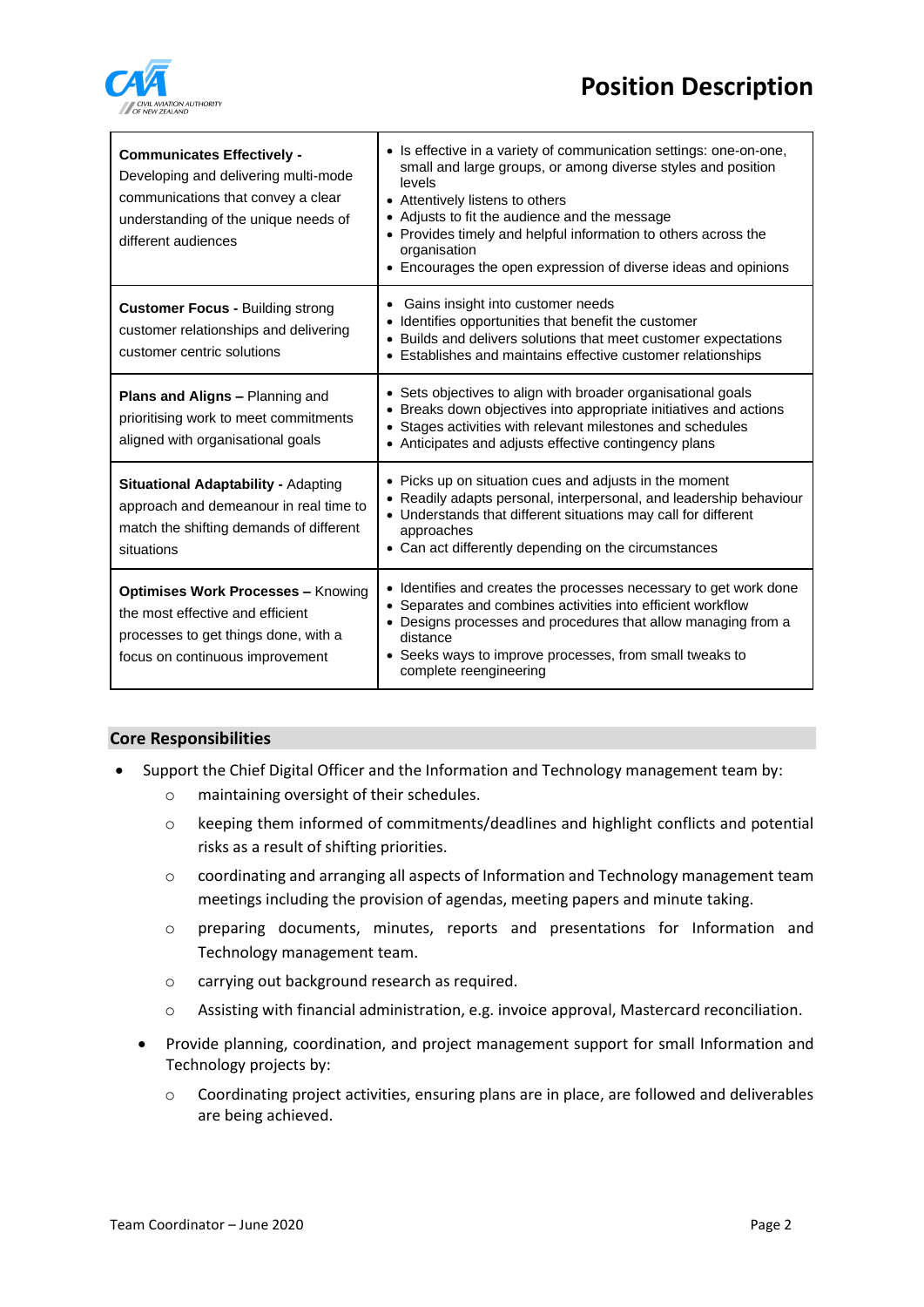

- o Coordinating Information and Technology project reporting. Ensuring project status reports are completed on time and relevant to keep stakeholders informed of project status and any related issues or risks.
- o Ensuring stakeholders (internal and external) are engaged and their deliverables are provided in accordance with proposed project plans.
- Coordinate information and technology change management, assisting the completion of change documentation, facilitation of the change board, and communication of change approval outcomes.
- Research and develop tools and systems for efficient work tracking, change management, risk management and project management for the Information and Technology unit. Maintain and update these systems with the progress and produce regular reports on the groups work programme.
- Actively seek opportunities to improve efficiency and quality control across Information and Technology functions and activities.
- Act as a customer contact point, receiving and handling requests for support.
- Assist with team communications, including outage notifications, informational communications and maintain the Information and Technology unit Te Kūaha site. Includes creation of support documentation and user guides.
- Assist with routine day-to-day communication between the Authority and information and technology suppliers.
- Carry out work and conduct interpersonal relationships in a way that supports the Authority's commitment to the principles of EEO and the Treaty of Waitangi.
- Contribute to, maintain knowledge of, and practices Health and Safety processes and initiatives.

## **Outcomes**

- The activities of the management team are supported. Their time is well managed, and they maintain awareness for shifting or upcoming priorities and deadlines.
- Basic financial management tasks for Information and Technology cost centres are completed accurately and on time.
- Information and Technology meetings and events are well planned and executed, making the most of time and resources invested.
- Small information and technology projects are planned and executed, with regular reporting, managed risk and timely delivery of outputs.
- Team customer service standards are upheld and supported with timely and helpful communications and guidance.
- The way we work is continually improved, increasing our effectiveness and value to the Authority.
- The Authority is a safe workplace and meets legislative standards.